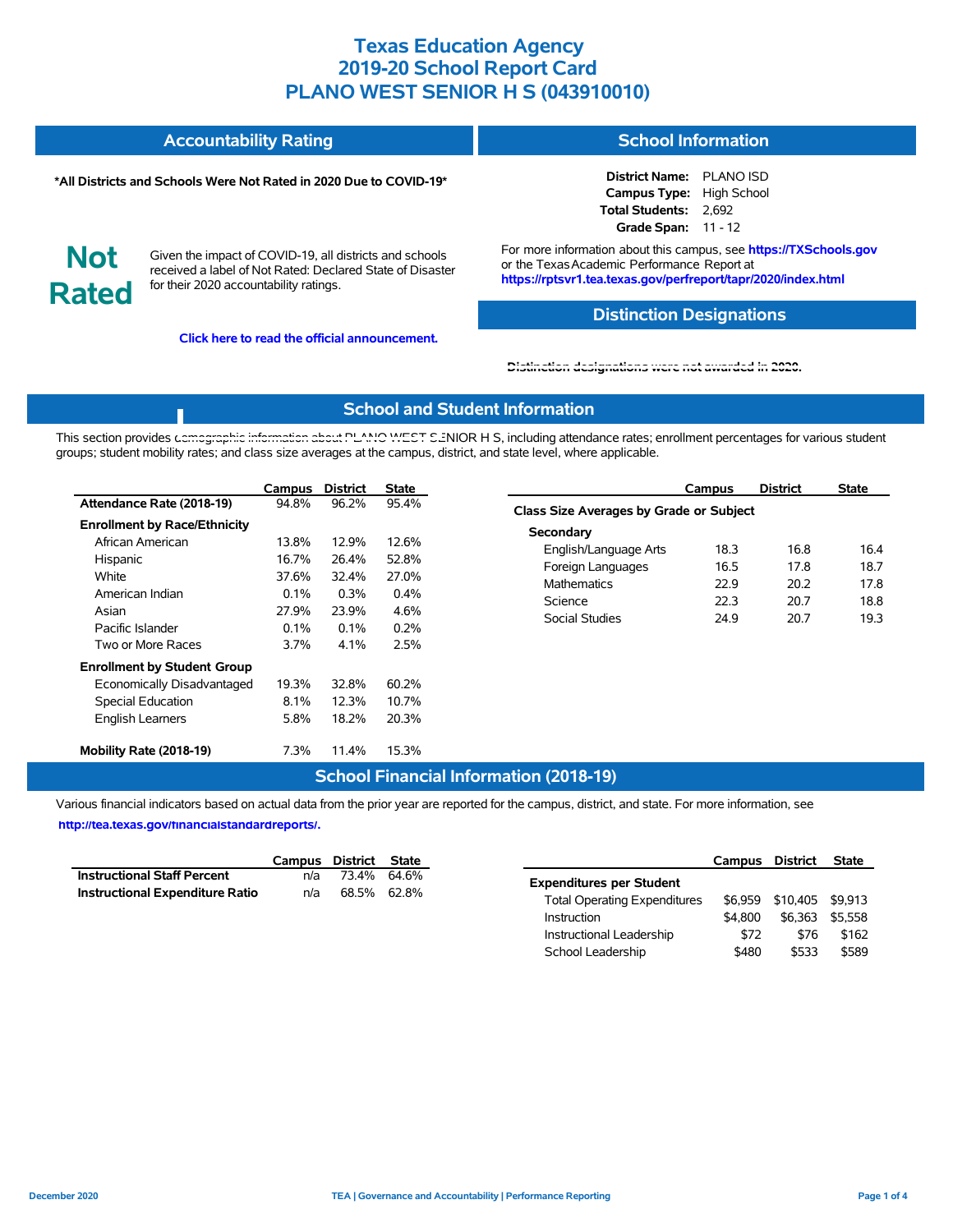### **STAAR Outcomes**

This section provides STAAR performance and Academic Growth outcomes. Academic Growth measures whether students are maintaining performance or improving from year to year. **Please note that due to the cancellation of spring 2020 State of Texas Assessments of Academic Readiness (STAAR) due to the COVID-19 pandemic, the performance of this year's report is not updated.**

|                                                                                |      |              |     |         |                                   |        |        |                          |                          |                          | Two or                   |        |
|--------------------------------------------------------------------------------|------|--------------|-----|---------|-----------------------------------|--------|--------|--------------------------|--------------------------|--------------------------|--------------------------|--------|
|                                                                                |      |              |     |         | African                           |        |        | American                 |                          | <b>Pacific</b>           | More                     | Econ   |
|                                                                                |      | <b>State</b> |     |         | District Campus American Hispanic |        | White  | Indian                   | Asian                    | <b>Islander</b>          | Races                    | Disadv |
| STAAR Performance Rates at Approaches Grade Level or Above (All Grades Tested) |      |              |     |         |                                   |        |        |                          |                          |                          |                          |        |
| All Subjects                                                                   | 2019 | 78%          | 86% | 91%     | 81%                               | 82%    | 97%    | $\ast$                   | 97%                      | $\ast$                   | 94%                      | 80%    |
|                                                                                | 2018 | 77%          | 86% | 91%     | 74%                               | 86%    | 97%    | $\ast$                   | 97%                      | $\overline{a}$           | 91%                      | 77%    |
| ELA/Reading                                                                    | 2019 | 75%          | 85% | 58%     | 60%                               | 51%    | 71%    | $\overline{a}$           | 41%                      | $\overline{\phantom{a}}$ | 50%                      | 57%    |
|                                                                                | 2018 | 74%          | 86% | 56%     | 44%                               | 63%    | 70%    | $\overline{a}$           | 56%                      | $\overline{a}$           | 50%                      | 52%    |
| <b>Mathematics</b>                                                             | 2019 | 82%          | 88% | 33%     | 29%                               | 29%    | $\ast$ |                          |                          |                          | $\overline{\phantom{a}}$ | 25%    |
|                                                                                | 2018 | 81%          | 88% | 62%     | 63%                               | 63%    | $\ast$ |                          |                          |                          | $\overline{\phantom{a}}$ | 67%    |
| Science                                                                        | 2019 | 81%          | 87% | 50%     | 29%                               | 63%    | $\ast$ |                          | $\ast$                   |                          | $\overline{\phantom{a}}$ | 36%    |
|                                                                                | 2018 | 80%          | 87% | 50%     | 38%                               | 43%    | $\ast$ |                          |                          |                          | $\ast$                   | 42%    |
| Social Studies                                                                 | 2019 | 81%          | 89% | 98%     | 93%                               | 94%    | 99%    | $\ast$                   | 99%                      | $\ast$                   | 100%                     | 94%    |
|                                                                                | 2018 | 78%          | 87% | 98%     | 92%                               | 94%    | 99%    | $\ast$                   | 100%                     | $\overline{a}$           | 100%                     | 92%    |
| STAAR Performance Rates at Meets Grade Level or Above (All Grades Tested)      |      |              |     |         |                                   |        |        |                          |                          |                          |                          |        |
| All Subjects                                                                   | 2019 | 50%          | 65% | 82%     | 56%                               | 65%    | 91%    | $\ast$                   | 94%                      | $\ast$                   | 84%                      | 57%    |
|                                                                                | 2018 | 48%          | 65% | 80%     | 47%                               | 70%    | 91%    | $\ast$                   | 93%                      | $\overline{a}$           | 81%                      | 51%    |
| ELA/Reading                                                                    | 2019 | 48%          | 65% | 19%     | 11%                               | 20%    | 31%    | $\blacksquare$           | 12%                      | $\overline{a}$           | 17%                      | 15%    |
|                                                                                | 2018 | 46%          | 65% | 15%     | 4%                                | 14%    | 30%    | $\overline{\phantom{a}}$ | 24%                      | $\overline{a}$           | 25%                      | 7%     |
| <b>Mathematics</b>                                                             | 2019 | 52%          | 66% | 17%     | 0%                                | 14%    | $\ast$ | $\overline{\phantom{a}}$ | $\overline{\phantom{a}}$ | $\overline{\phantom{a}}$ | $\overline{\phantom{a}}$ | 0%     |
|                                                                                | 2018 | 50%          | 64% | 15%     | 13%                               | 13%    | $\ast$ |                          |                          |                          | $\overline{\phantom{a}}$ | 17%    |
| Science                                                                        | 2019 | 54%          | 66% | 15%     | 14%                               | 13%    | $\ast$ |                          | $\ast$                   |                          | $\overline{\phantom{a}}$ | 0%     |
|                                                                                | 2018 | 51%          | 65% | 17%     | 0%                                | 14%    | $\ast$ |                          |                          |                          | $\ast$                   | 0%     |
| Social Studies                                                                 | 2019 | 55%          | 72% | 93%     | 78%                               | 83%    | 97%    | $\ast$                   | 98%                      | *                        | 93%                      | 80%    |
|                                                                                | 2018 | 53%          | 69% | 93%     | 76%                               | 88%    | 97%    | $\ast$                   | 98%                      | $\overline{a}$           | 92%                      | 78%    |
| STAAR Performance Rates at Masters Grade Level (All Grades Tested)             |      |              |     |         |                                   |        |        |                          |                          |                          |                          |        |
| All Subjects                                                                   | 2019 | 24%          | 39% | 64%     | 30%                               | 44%    | 73%    | $\ast$                   | 86%                      | $\ast$                   | 63%                      | 33%    |
|                                                                                | 2018 | 22%          | 37% | 62%     | 27%                               | 45%    | 71%    | $\ast$                   | 82%                      | $\overline{a}$           | 55%                      | 32%    |
| ELA/Reading                                                                    | 2019 | 21%          | 36% | 1%      | 0%                                | 0%     | 2%     | $\overline{a}$           | 0%                       | $\overline{a}$           | 0%                       | 0%     |
|                                                                                | 2018 | 19%          | 35% | 1%      | $0\%$                             | 2%     | 2%     | $\overline{\phantom{a}}$ | 0%                       | $\overline{\phantom{a}}$ | 0%                       | $1\%$  |
| Mathematics                                                                    | 2019 | 26%          | 43% | 17%     | 0%                                | 14%    | $\ast$ | $\overline{a}$           |                          |                          | $\overline{\phantom{a}}$ | 0%     |
|                                                                                | 2018 | 24%          | 40% | 8%      | 6%                                | 0%     | $\ast$ | $\overline{a}$           | $\overline{a}$           | $\overline{a}$           | $\sim$                   | 6%     |
| Science                                                                        | 2019 | 25%          | 37% | 0%      | 0%                                | 0%     | ∗      |                          | $\ast$                   |                          | $\overline{\phantom{a}}$ | 0%     |
|                                                                                | 2018 | 23%          | 38% | 0%      | 0%                                | 0%     | $\ast$ |                          |                          |                          | $\ast$                   | 0%     |
| <b>Social Studies</b>                                                          | 2019 | 33%          | 51% | 75%     | 45%                               | 60%    | 80%    | $\ast$                   | 90%                      | $\ast$                   | 72%                      | 50%    |
|                                                                                | 2018 | 31%          | 49% | 74%     | 45%                               | 59%    | 78%    | $\ast$                   | 88%                      |                          | 68%                      | 51%    |
|                                                                                |      |              |     |         |                                   |        |        |                          |                          |                          |                          |        |
| Academic Growth Score (All Grades Tested)                                      |      |              |     | $\star$ |                                   | $\ast$ |        |                          |                          |                          | $\ast$                   |        |
| <b>Both Subjects</b>                                                           | 2019 | 69           | 75  |         |                                   | $\ast$ |        |                          |                          |                          |                          |        |
|                                                                                | 2018 | 69           | 75  |         |                                   |        |        |                          |                          |                          | $\ast$                   |        |
| ELA/Reading                                                                    | 2019 | 68           | 73  | ÷       |                                   | $\ast$ |        |                          |                          |                          |                          | $\ast$ |
|                                                                                | 2018 | 69           | 74  |         |                                   |        |        |                          |                          |                          |                          |        |

 **? Indicates that the data for this item were statistically improbable or were reported outside a reasonable range.**

- Indicates zero observations reported for this group.<br>\* Indicates results are masked due to small numbers to protect student confidentiality.<br>n/a Indicates data reporting is not applicable for this group.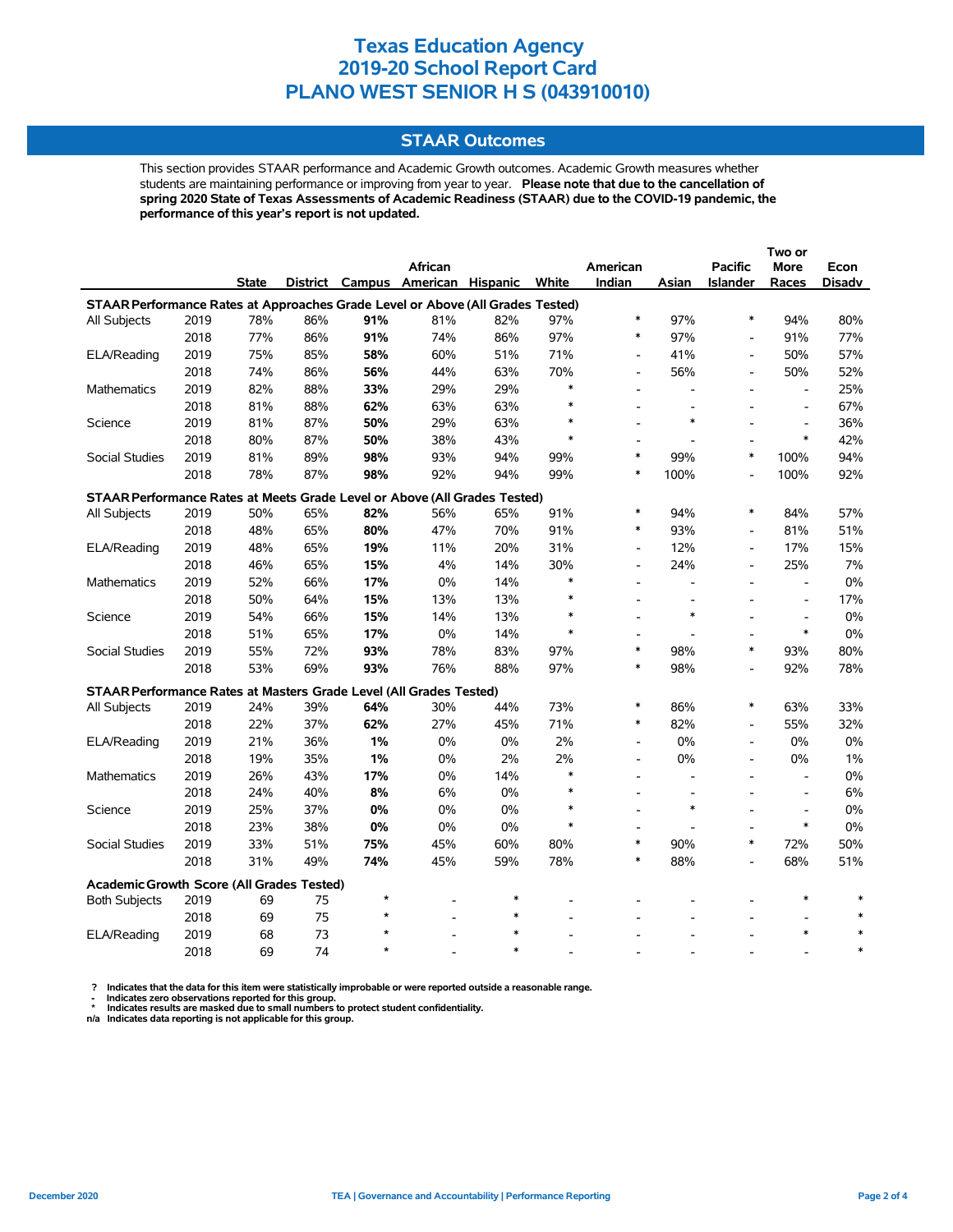### **Graduation and College, Career, and Military Readiness Outcomes**

This section provides graduation, graduation plan, and College, Career, and Military Readiness rates.

|                                                                   | State | District |       | African<br>Campus American Hispanic |       | White | American<br>Indian | Asian  | <b>Pacific</b><br><b>Islander</b> | Two or<br>More<br>Races | Econ<br>Disadv |
|-------------------------------------------------------------------|-------|----------|-------|-------------------------------------|-------|-------|--------------------|--------|-----------------------------------|-------------------------|----------------|
| Annual Dropout Rate (Gr 9-12)                                     |       |          |       |                                     |       |       |                    |        |                                   |                         |                |
| 2018-19                                                           | 1.9%  | 0.5%     | 0.8%  | 1.7%                                | 1.8%  | 0.7%  | ∗                  | 0.1%   | ∗                                 | 0.0%                    | 1.3%           |
| 2017-18                                                           | 1.9%  | 0.4%     | 0.6%  | 0.9%                                | 1.1%  | 0.4%  | 0.0%               | 0.3%   | $\ast$                            | 1.1%                    | 1.2%           |
| 4-Year Longitudinal Rate (Gr 9-12)<br>Class of 2019               |       |          |       |                                     |       |       |                    |        |                                   |                         |                |
| Graduated                                                         | 90.0% | 95.9%    | 97.0% | 93.7%                               | 95.3% | 97.3% | ∗                  | 98.6%  |                                   | 100.0%                  | 93.6%          |
| Graduates, TxCHSE, & Cont                                         | 94.1% | 98.2%    | 98.9% | 96.9%                               | 98.1% | 99.1% | $\ast$             | 99.7%  |                                   | 100.0%                  | 97.4%          |
| Class of 2018<br>Graduated                                        | 90.0% | 95.7%    | 97.0% | 92.0%                               | 97.5% | 96.8% | $\ast$             | 99.0%  | $\ast$                            | 95.2%                   | 97.0%          |
| Graduates, TxCHSE, & Cont                                         | 94.3% | 98.6%    | 99.2% | 99.3%                               | 98.0% | 99.3% | *                  | 99.7%  | $\ast$                            | 97.6%                   | 99.0%          |
| 5-Year Extended Longitudinal Rate (Gr 9-12)                       |       |          |       |                                     |       |       |                    |        |                                   |                         |                |
| Class of 2018<br>Graduated                                        | 92.2% | 97.2%    | 98.2% | 94.9%                               | 98.0% | 98.1% | *                  | 99.2%  |                                   | 100.0%                  | 100.0%         |
| Graduates, TxCHSE, & Cont                                         | 93.9% | 98.7%    | 99.2% | 97.8%                               | 98.0% | 99.5% | *                  | 99.7%  | ∗                                 | 100.0%                  | 100.0%         |
| Class of 2017                                                     |       |          |       |                                     |       |       |                    |        |                                   |                         |                |
| Graduated                                                         | 92.0% | 97.7%    | 97.9% | 96.3%                               | 94.4% | 98.8% | $\ast$             | 99.1%  | $\ast$                            | 100.0%                  | 96.0%          |
| Graduates, TxCHSE, & Cont                                         | 93.7% | 98.7%    | 98.8% | 98.1%                               | 96.6% | 99.3% | *                  | 99.7%  | *                                 | 100.0%                  | 97.0%          |
| 6-Year Extended Longitudinal Rate (Gr 9-12)<br>Class of 2017      |       |          |       |                                     |       |       |                    |        |                                   |                         |                |
| Graduated                                                         | 92.4% | 98.0%    | 98.1% | 96.9%                               | 94.4% | 99.0% | ∗                  | 99.1%  | ∗                                 | 100.0%                  | 96.0%          |
| Graduates, TxCHSE, & Cont                                         | 93.7% | 98.8%    | 98.9% | 98.8%                               | 96.6% | 99.3% | $\ast$             | 99.7%  | ∗                                 | 100.0%                  | 97.5%          |
| Class of 2016                                                     |       |          |       |                                     |       |       |                    |        |                                   |                         |                |
| Graduated                                                         | 92.1% | 97.7%    | 98.4% | 94.5%                               | 97.0% | 98.9% | $\ast$             | 100.0% | $\ast$                            | 97.7%                   | 95.6%          |
| Graduates, TxCHSE, & Cont                                         | 93.4% | 98.7%    | 99.3% | 96.6%                               | 99.0% | 99.8% | *                  | 100.0% | $\ast$                            | 97.7%                   | 97.6%          |
| 4-Year Federal Graduation Rate Without Exclusions (Gr 9-12)       |       |          |       |                                     |       |       |                    |        |                                   |                         |                |
| Class of 2019                                                     | 90.0% | 95.5%    | 96.8% | 93.8%                               | 94.4% | 97.1% | $\ast$             | 98.6%  |                                   | 100.0%                  | 93.2%          |
| Class of 2018                                                     | 90.0% | 95.4%    | 97.0% | 92.0%                               | 97.5% | 96.8% | *                  | 99.0%  | *                                 | 95.2%                   | 97.0%          |
| RHSP/DAP Graduates (Longitudinal Rate)                            |       |          |       |                                     |       |       |                    |        |                                   |                         |                |
| Class of 2019                                                     | 73.3% |          |       |                                     |       |       |                    |        |                                   |                         |                |
| Class of 2018                                                     | 68.5% | 57.1%    |       |                                     |       |       |                    | $\ast$ |                                   |                         |                |
| RHSP/DAP/FHSP-E/FHSP-DLA Graduates (Longitudinal Rate)            |       |          |       |                                     |       |       |                    |        |                                   |                         |                |
| Class of 2019                                                     | 87.6% | 86.8%    | 86.8% | 63.1%                               | 77.6% | 91.3% | *                  | 95.8%  |                                   | 80.0%                   | 65.8%          |
| Class of 2018                                                     | 86.8% | 86.1%    | 84.8% | 66.7%                               | 69.1% | 86.2% | *                  | 97.4%  | ∗                                 | 85.0%                   | 62.1%          |
| College, Career, and Military Ready (Annual Graduates)<br>2018-19 | 72.9% | 84.9%    | 87.7% | 66.3%                               | 75.5% | 91.7% | $\ast$             | 98.2%  |                                   | 82.1%                   | 68.3%          |
| 2017-18                                                           | 65.5% | 79.2%    | 85.0% | 60.9%                               | 68.5% | 88.3% |                    | 97.3%  |                                   | 85.0%                   | 60.9%          |
|                                                                   |       |          |       |                                     |       |       |                    |        |                                   |                         |                |
| <b>SAT/ACT Results (Annual Graduates)</b><br>Tested               |       |          |       |                                     |       |       |                    |        |                                   |                         |                |
| 2018-19                                                           | 75.0% | 78.6%    | 85.1% | 68.6%                               | 66.3% | 88.1% | *                  | 98.1%  |                                   | 85.7%                   | 64.1%          |
| 2017-18                                                           | 74.6% | 76.9%    | 85.5% | 70.1%                               | 65.0% | 87.7% | $\ast$             | 98.5%  | $\ast$                            | 85.0%                   | 58.0%          |
| Average SAT Score                                                 |       |          |       |                                     |       |       |                    |        |                                   |                         |                |
| 2018-19                                                           | 1027  | 1246     | 1279  | 1081                                | 1155  | 1266  | ∗                  | 1396   | $\overline{\phantom{a}}$          | 1236                    | 1110           |
| 2017-18                                                           | 1036  | 1238     | 1274  | 1049                                | 1150  | 1242  | $\ast$             | 1402   | $\ast$                            | 1323                    | 1098           |
| Average ACT Score<br>2018-19                                      | 20.6  | 26.2     | 27.1  | 21.4                                | 24.0  | 26.6  | ∗                  | 30.5   | $\overline{\phantom{a}}$          | 26.6                    | 21.7           |
| 2017-18                                                           | 20.6  | 26.3     | 27.1  | 19.8                                | 24.1  | 26.5  | ∗                  | 30.1   | $\ast$                            | 27.4                    | 21.5           |
|                                                                   |       |          |       |                                     |       |       |                    |        |                                   |                         |                |

? Indicates that the data for this item were statistically improbable or were reported outside a reasonable range.<br>- Indicates zero observations reported for this group.<br>\* Indicates results are masked due to small numbers